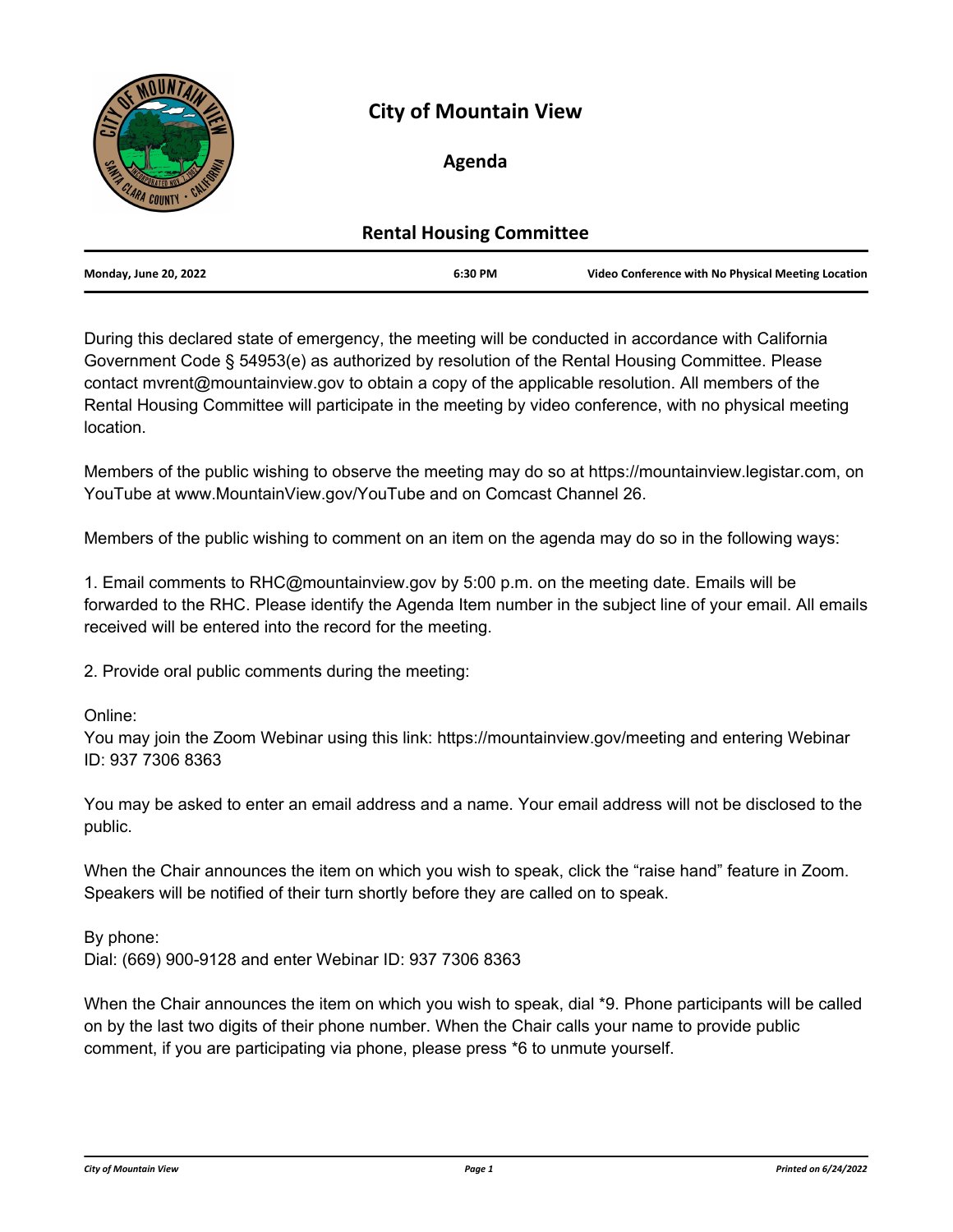For instructions on using the "raise hand" feature in Zoom, visit https://mountainview.gov/raise\_hand.

When called to speak, please limit your comments to the time allotted (up to 3 minutes, at the discretion of the Chair).

# **1. ANNOUNCEMENT (OPEN SESSION)**

# **2. CLOSED SESSION**

CONFERENCE WITH LEGAL COUNSEL – EXISTING LITIGATION Name of Case: Redwood Villa, Inc. v. City of Mountain View and Mountain View Rental Housing Committee, Santa Clara County Superior Court Case Number 18CV322991.

## **3. CALL TO ORDER**

# **4. ROLL CALL**

Chair Nicole Haines-Livesay, Vice-Chair Emily Ramos, Committee Members Julian Pardo de Zela, Susyn Almond, Guadalupe Rosas and Matthew Grunewald (alternate).

# **5. CONSENT CALENDAR**

*These items will be approved by one motion unless any member of the Rental Housing Committee or audience wishes to remove an item for discussion. The reading of the full text of ordinances and resolutions will be waived unless a Committee member requests otherwise.*

**5.1** [Approve the Minutes for May 23, 2022 RHC Meeting](http://mountainview.legistar.com/gateway.aspx?m=l&id=/matter.aspx?key=6609)

*Recommendation:* Approve the Rental Housing Committee meeting minutes for May 23, 2022. Copies of the minutes for the above noted meeting have been delivered to Committee Members and are available online.

Attachments: [Minutes RHC Meeting, May 23, 2022](http://mountainview.legistar.com/gateway.aspx?M=F&ID=a3219d6c-0c37-471b-8674-3413bc03b17f.pdf)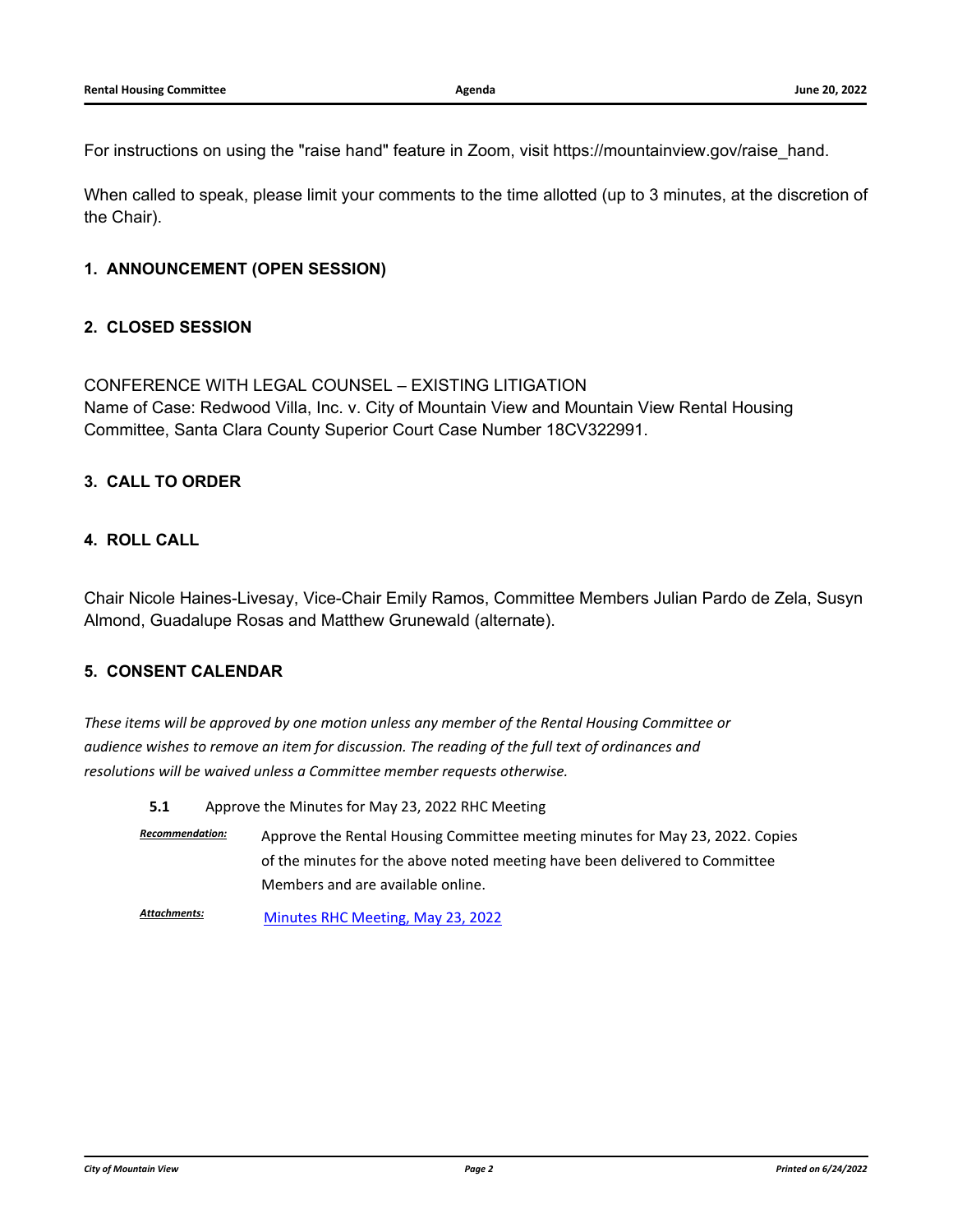- **5.2** [Resolution Making Findings Authorizing Continued Remote Teleconference](http://mountainview.legistar.com/gateway.aspx?m=l&id=/matter.aspx?key=6610) Meetings of the Rental Housing Committee Pursuant to Brown Act Provisions, as amended by Assembly Bill No. 361
- *Recommendation:* To adopt a Resolution of the Rental Housing Committee of the City of Mountain View Making Findings Authorizing Continued Remote Teleconference meetings of the Rental Housing Committee Pursuant to Brown Act Provisions as Amended by Assembly Bill No. 361, to be read in title only, further reading waived (Attachment 1 to this memorandum).

[Staff Report](http://mountainview.legistar.com/gateway.aspx?M=F&ID=ce25032d-e077-4295-aecf-f0da477a2f10.pdf) **[ATT 1 - Resolution Regarding Virtual Meetings](http://mountainview.legistar.com/gateway.aspx?M=F&ID=6d5be15a-c237-45ef-aad4-eb2b905effb9.pdf)** *Attachments:*

# **6. ORAL COMMUNICATIONS FROM THE PUBLIC**

*This portion of the meeting is reserved for persons wishing to address the Committee on any matter not on the agenda. Speakers are allowed to speak on any topic for one three-minute period during this section. State law prohibits the Committee from acting on non-agenda items.*

# **7. APPEAL HEARINGS - None**

- **8. PUBLIC HEARINGS None**
- **9. UNFINISHED BUSINESS**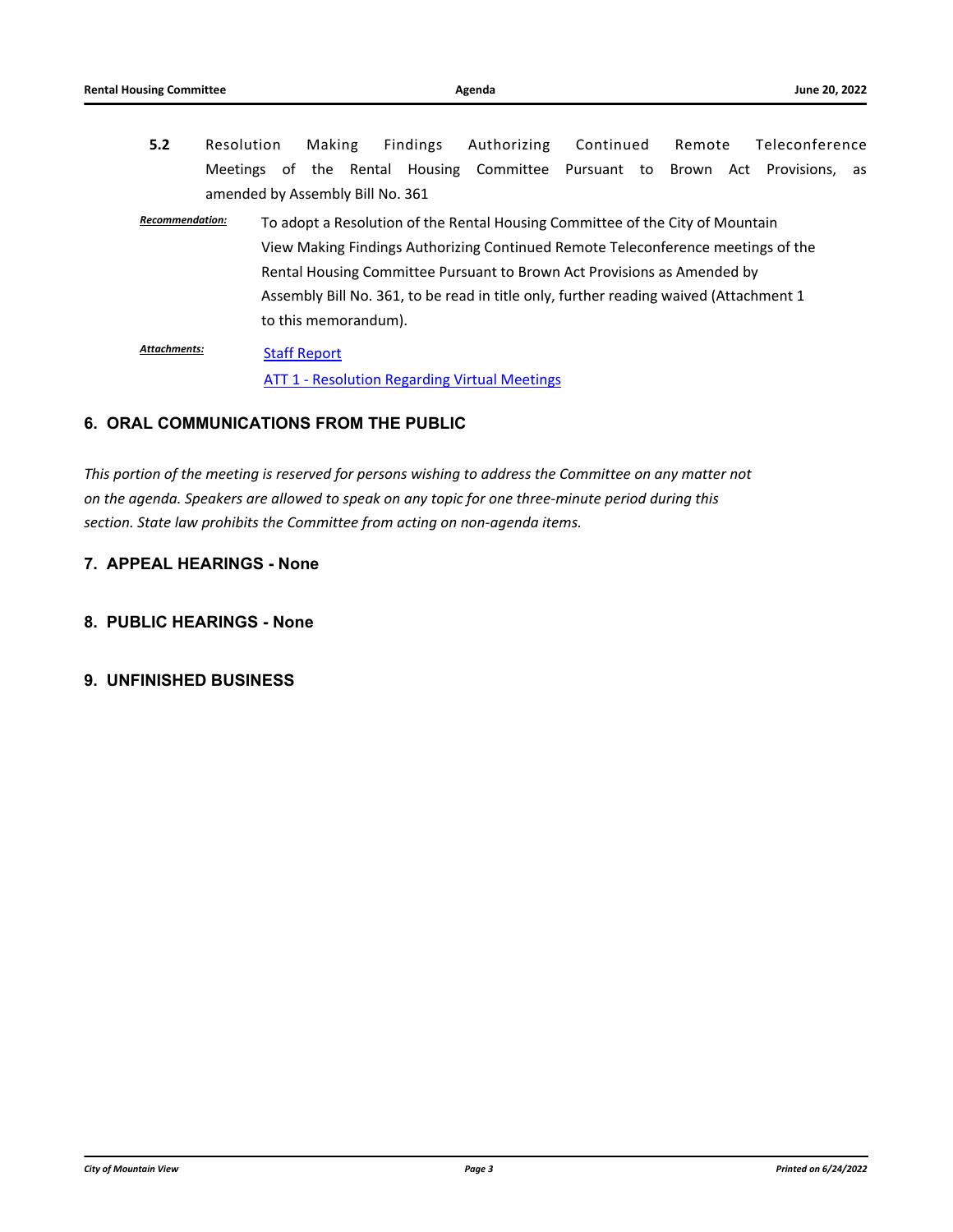| 9.1 | Amendment to Chapter 2: Definitions of the CSFRA Regulations      |  |
|-----|-------------------------------------------------------------------|--|
|     | Amendment to Chapter 4: Petition Process of the CSFRA Regulations |  |
|     | Amendment to Chapter 2: Definitions of the MHRSO Regulations      |  |
|     | Amendment to Chapter 5: Petition Process of the MHRSO Regulations |  |

*Recommendation:* To review and adopt amendments to the Community Stabilization and Fair Rent Act ("CSFRA" or "the Act") Regulations and to the Mobile Home Rent Stabilization Ordinance ("MHRSO" or "the Ordinance") to clarify the calculation of Base Rent where a rent concession was provided by Landlord (or Park Owner or Mobile Home Landlord) to Tenant (or Mobile Home Owner or Mobile Home Tenant) during the initial term of the tenancy and to establish a statute of limitations on the recovery of back rent due where a Tenant (or Mobile Home Owner or Mobile Home Tenant) files a Petition on the basis of unlawful rent related to concessions.

#### [Staff Report](http://mountainview.legistar.com/gateway.aspx?M=F&ID=73d65965-e845-4036-a2d8-baf105ea1e7f.pdf) *Attachments:*

# [ATT 1 - Resolution to Amend Chapter 2 and 4 of the CSFRA Regulations](http://mountainview.legistar.com/gateway.aspx?M=F&ID=72510ddd-2efe-4acf-b41f-1614a722e591.pdf) [ATT 2 - Resolution to Amend Chapter 2 and 5 of the MHRSO Regulations](http://mountainview.legistar.com/gateway.aspx?M=F&ID=8f7d173b-cd8f-44c0-a528-1d439e2dfc05.pdf) [ATT 3 - March 28, 2022 RHC Memo Clarifying Base Rent and Concessions](http://mountainview.legistar.com/gateway.aspx?M=F&ID=6a48d59b-c2af-4c8b-bca1-4f0c57243a0e.pdf) [ATT 4 - April 28, 2022 Summary of Stakeholder Meetings](http://mountainview.legistar.com/gateway.aspx?M=F&ID=ab973449-910d-41e3-9229-b1903d9d6447.pdf) [ATT 5 - May 23, 2022 RHC Memo Clarifying Case Rent and Concessions](http://mountainview.legistar.com/gateway.aspx?M=F&ID=5d3ca89d-6297-48d8-a18c-56dd91f7c4fc.pdf)

### **10. NEW BUSINESS**

- **10.1** [Monthly Status Reports April and May 2022](http://mountainview.legistar.com/gateway.aspx?m=l&id=/matter.aspx?key=6612)
- *Recommendation:* To review the Monthly Status Reports for the Rent Stabilization and the Eviction Prevention Programs.
- [ATT 1 Rent Stabilization Monthly Status Report April 2022](http://mountainview.legistar.com/gateway.aspx?M=F&ID=2dc9ce66-7911-4178-a32b-2be438b8c538.pdf) [ATT 2 - Eviction Prevention Program Monthly Status Report April 2022](http://mountainview.legistar.com/gateway.aspx?M=F&ID=e79e4aa0-0555-473c-93d3-a3ca78f16b9f.pdf) [ATT 3 - Rent Stabilization Monthly Status Report May 2022](http://mountainview.legistar.com/gateway.aspx?M=F&ID=c739c079-1d73-4c8f-8ef5-840d6a456f22.pdf) [ATT 4 - Eviction Prevention Program Monthly Status Report May 2022](http://mountainview.legistar.com/gateway.aspx?M=F&ID=3d1f89aa-2f00-4327-8d5d-07d3183c8e4e.pdf) *Attachments:*
- **10.2** [CSFRA Fiscal Year 2022-23 Budget and Annual Rental Housing Fee](http://mountainview.legistar.com/gateway.aspx?m=l&id=/matter.aspx?key=6613)
- *Recommendation:* To adopt a Resolution of the Rental Housing Committee of Mountain View Adopting the Fiscal Year 2022-23 Budget and Establishing a Rental Housing Fee Sufficient to Support the Fiscal Year 2022-23 Budget, to be read in title only, further reading waived (Attachment 1 to the memorandum).
- [Staff Report](http://mountainview.legistar.com/gateway.aspx?M=F&ID=6bce7419-b4e9-4f56-9b3c-e0a9d77fecdc.pdf) [ATT 1 - Resolution Adopting CSFRA Budget and Rental Housing Fee for FY 2022-23](http://mountainview.legistar.com/gateway.aspx?M=F&ID=d821e540-3f3a-4eaf-aa8e-f8f53abc2441.pdf) [ATT 2 - May 23, 2022 RHC Staff Report - Fiscal Year 2022-23 Recommended Budget](http://mountainview.legistar.com/gateway.aspx?M=F&ID=de1172f1-6fe8-4969-bd09-eeaae135b511.pdf) *Attachments:*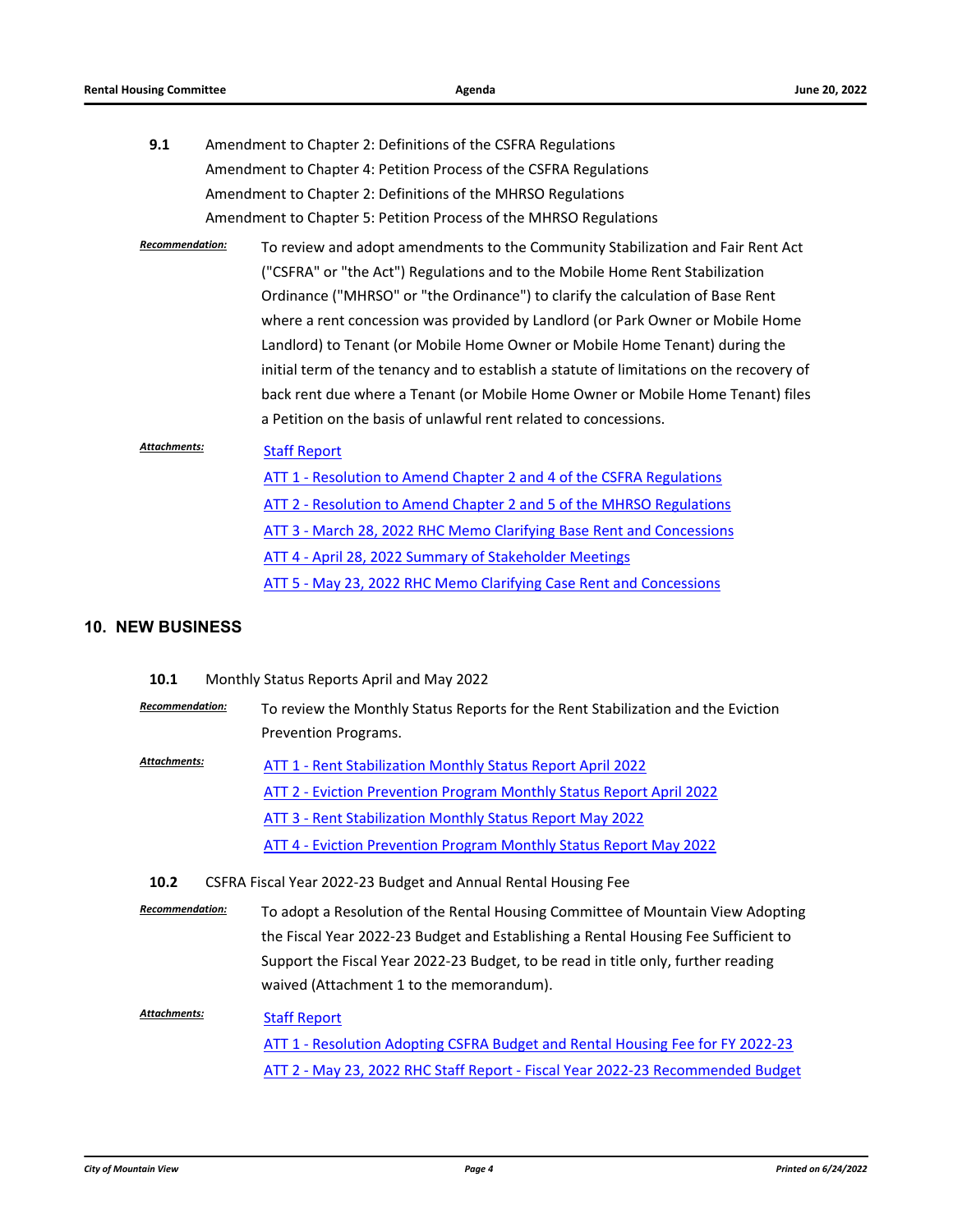### **10.3** [Contract with Project Sentinel for Fiscal Year 2022-23](http://mountainview.legistar.com/gateway.aspx?m=l&id=/matter.aspx?key=6615)

- *Recommendation:* To authorize the Program Manager or other designee to execute an agreement with Project Sentinel to provide administrative and hearing process services for Fiscal Year 2022-23 for a total amount not to exceed \$115,000 as follows:
	- 1. Administrative support services in an amount not to exceed \$10,000;
	- 2. Deploy and reimburse Facilitators for the Prehearing Settlement Conference Process in an amount not to exceed \$5,000; and
	- 3. Deploy and reimburse Hearing Officers for the Petition Hearing Process in an amount not to exceed \$100,000.

# [Staff Report](http://mountainview.legistar.com/gateway.aspx?M=F&ID=1df57190-adf2-48c0-b634-b7239717b3f4.pdf) *Attachments:*

- **10.4** [Contract with Goldfarb & Lipman LLP for Fiscal Year 2022-23](http://mountainview.legistar.com/gateway.aspx?m=l&id=/matter.aspx?key=6614)
- *Recommendation:* To authorize the Program Manager, or other designee, to execute an agreement with Goldfarb & Lipman LLP for legal services related to the Community Stabilization and Fair Rent Act for Fiscal Year 2022-23 in an amount not to exceed \$175,000 and to represent the Rental Housing Committee and the City of Mountain View in pending litigation related to the Community Stabilization and Fair Rent Act for Fiscal Year 2022-23 in an amount not to exceed \$100,000.

[Staff Report](http://mountainview.legistar.com/gateway.aspx?M=F&ID=8d27e758-42f8-48e8-b91c-ce53aa345e4d.pdf) *Attachments:*

### **11. COMMITTEE/STAFF ANNOUNCEMENTS, UPDATES, REQUESTS, AND COMMITTEE**

### *No action will be taken on any questions raised by the Committee at this time.*

**11.1** [Upcoming Monthly Workshops, Clinics and Office Hours](http://mountainview.legistar.com/gateway.aspx?m=l&id=/matter.aspx?key=6616)

# **12. CLOSED SESSION REPORT**

# **13. ADJOURNMENT**